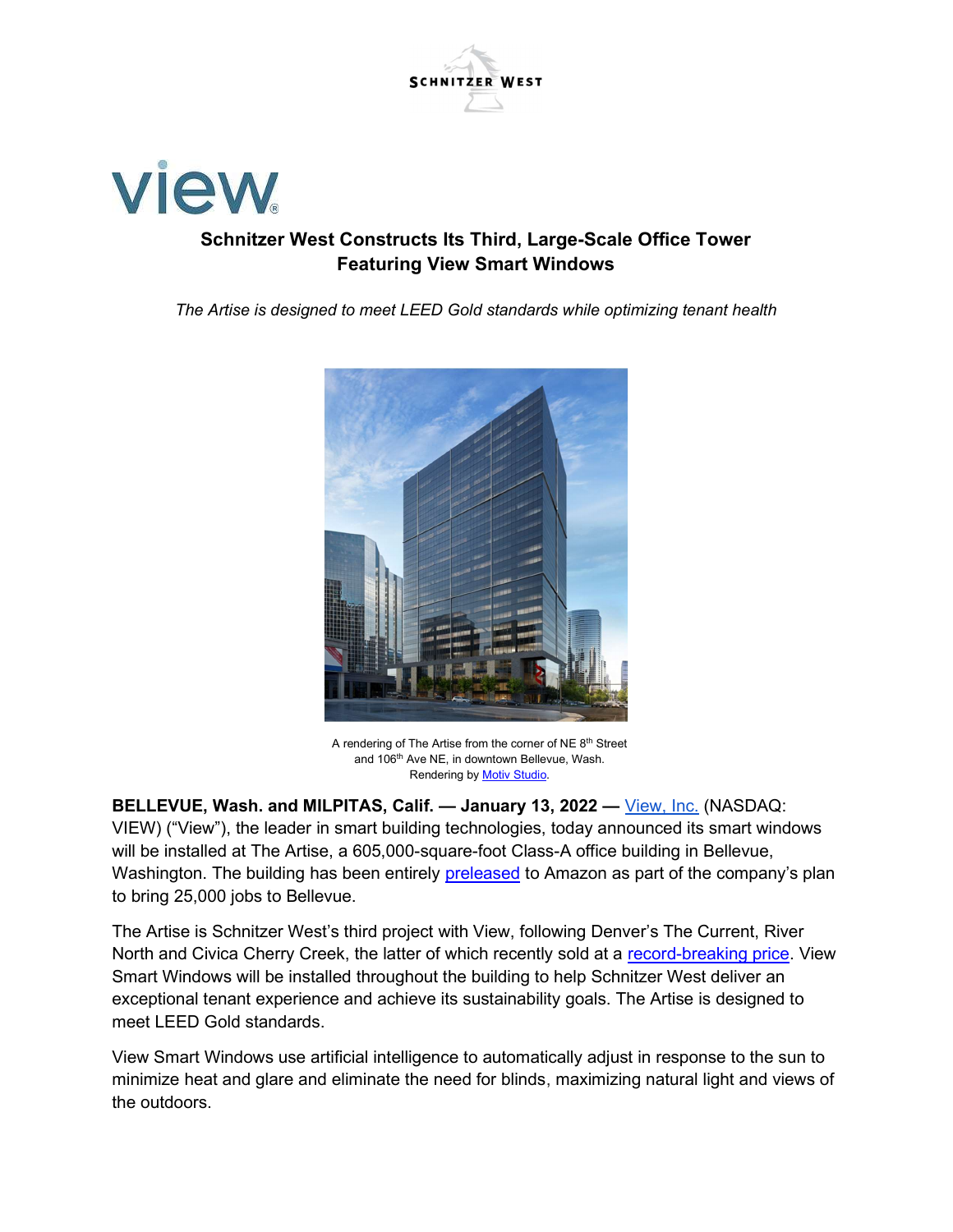"View is an integral part of our strategy to deliver a best-in-class experience for our tenants," said Zeb Keck, Director of Construction & Development of Schnitzer West, LLC. "Following positive tenant feedback on the features in our recent Denver developments, we are excited to once again team with View — this time to create a vibrant environment for Amazon employees here in the Puget Sound."

View Smart Windows have been shown to generate significant health benefits for building occupants. In a recent study, employees working next to View Smart Windows improved their sleep by 37 minutes per night, experienced half as many headaches, and were 14% more productive than those working next to standard windows with blinds. Additionally, buildings with View Smart Windows consume up to 20% less energy for lighting and HVAC.

"Buildings of the future will be focused on people and the planet, with every aspect designed to optimize occupant health and sustainability," said Sri Venkat, Vice President at View. "We're thrilled to once again partner with Schnitzer West to accelerate the digital transformation of the workplace and deliver a state-of-the-art office where Amazon employees will thrive."

###

### About View

View is the leader in smart building technologies that transform buildings to improve human health and experience, reduce energy consumption and carbon emissions, and generate additional revenue for building owners. View Smart Windows use artificial intelligence to automatically adjust in response to the sun, increasing access to natural light and outdoor views while eliminating the need for blinds and minimizing heat and glare. Every View installation includes a cloud-connected smart building platform that can easily be extended to reimagine the occupant experience. View is installed and designed into more than 90 million square feet of buildings including offices, hospitals, airports, educational facilities, hotels, and multi-family residences. For more information, please visit: www.view.com.

### About Schnitzer West, LLC

Schnitzer West, LLC, is one of the West Coast's fastest-growing real estate investment, development, and property management companies. Founded in 1997 by managing investment partner Dan Ivanoff of Seattle and Schnitzer Investment Corp (now MMGL Hold Co LLC.), the company has built a successful track record in the commercial and multi-family housing markets through product innovation, disciplined management, and investment expertise. Known for its commitment to "Outperform the Expected," Schnitzer West has earned recognition for creating innovative workplaces and living spaces, for delivering superior-to-market returns, and for its value-creation approach to property management. To date, it has developed or repositioned more than 10.7 million square feet of Class-A office and suburban office, flex, industrial and biotech space, mixed-use, and luxury multi-family residential condominiums in Seattle, Portland, and Denver. Currently, its Asset Operations group actively manages 3.8 million square feet of office and industrial property for various clients. Building on its success in the Northwest,